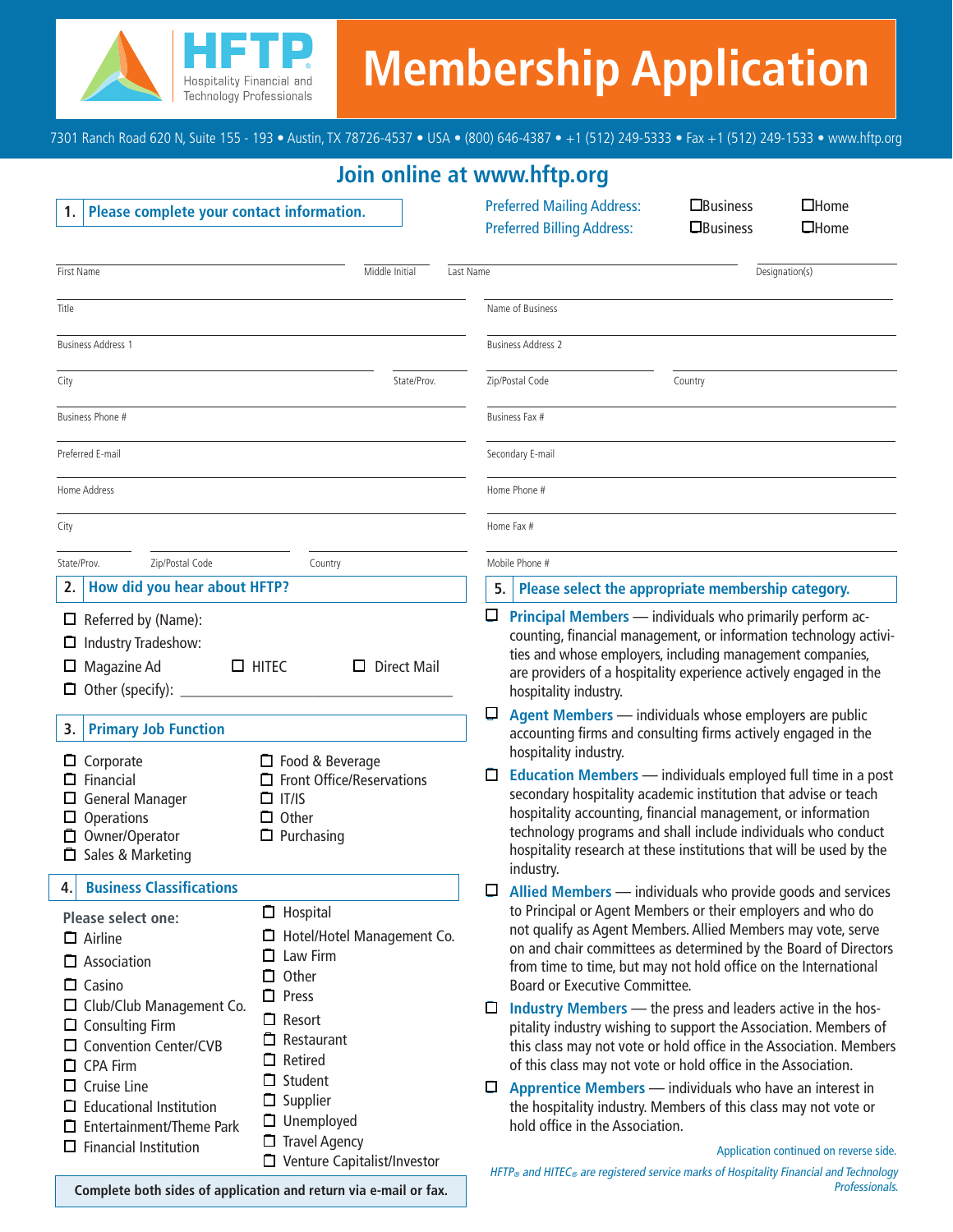## **Membership Application (continued)**

| First Name                                                                                                                                                        |                                                | Last Name                                                                                                                                                                                                                                                                                                                                                                                                                                         |   | Phone #                                                                                                                                                                                                |
|-------------------------------------------------------------------------------------------------------------------------------------------------------------------|------------------------------------------------|---------------------------------------------------------------------------------------------------------------------------------------------------------------------------------------------------------------------------------------------------------------------------------------------------------------------------------------------------------------------------------------------------------------------------------------------------|---|--------------------------------------------------------------------------------------------------------------------------------------------------------------------------------------------------------|
| 6.                                                                                                                                                                | <b>Correspondence preferences</b>              |                                                                                                                                                                                                                                                                                                                                                                                                                                                   |   |                                                                                                                                                                                                        |
| Would you like to receive e-mail correspondence from HFTP?<br>$\Box$ Yes, please e-mail me HFTP correspondence<br>$\Box$ No, DO NOT e-mail me HFTP correspondence |                                                | HFTP European Union and Canadian new members: Per the European Union's<br>General Data Protection Regulation (GDPR) and Canada's Anti-Spam Law (CASL),<br>your consent is needed for HFTP to send you email correspondence. You can<br>revoke permission at any time using the "Unsubscribe" link found at the bottom<br>of every email, or by changing your email preferences.<br>↳<br>Yes, I consent to receive email correspondence from HFTP. |   |                                                                                                                                                                                                        |
|                                                                                                                                                                   |                                                |                                                                                                                                                                                                                                                                                                                                                                                                                                                   | ο | No, I DO NOT consent to receive email correspondence from HFTP.*                                                                                                                                       |
|                                                                                                                                                                   |                                                |                                                                                                                                                                                                                                                                                                                                                                                                                                                   |   | *Please note: From time to time, we may still need to send you important<br>information that impacts your participation with HFTP (such as account/billing<br>information, event confirmations, etc.). |
| 7.                                                                                                                                                                | <b>HFTP Foundation Contribution (optional)</b> |                                                                                                                                                                                                                                                                                                                                                                                                                                                   |   |                                                                                                                                                                                                        |

Please consider contributing to the HFTP Foundation or the Rama Family Endowed HFTP Student Professional Development Fund. Indicate the dollar amount in the "Payment Information" section below.

The HFTP Foundation secures funds for hospitality and travel industry-related research, educational projects and scholarships. The HFTP Foundation is a 501 (c)(3) not-for-profit organization. For US Federal Income Tax purposes, you may be able to deduct your donation as a charitable contribution. For more information, please consult with your tax advisor. Tax ID: 83-2255073

- ❑ HFTP Foundation
- ❑ Rama Family Endowed HFTP Student Professional Development Fund

#### **8. Payment Information**

HFTP membership dues include one chapter affiliation (optional).

**Membership Dues** .................................................................. \$415\* Membership dues are subject to change November 1 each year. Contact HFTP for current dues amounts after that date.

**Young Professional Membership Dues** .............................. \$200\*\* Available for joining members and renewing members who are 30 years of age or younger. Please verify birth date:

#### Chapter Name\_\_\_\_\_\_\_\_\_\_\_\_\_\_\_\_\_\_\_\_\_\_\_\_\_\_\_\_\_\_\_\_\_\_\_\_\_\_\_\_\_

Additional Chapter \_\_\_\_\_\_\_\_\_\_\_\_\_\_\_\_\_\_\_\_\_\_\_\_\_\_\_\_\_\_\_\_\_\_\_\_\_

Note: Each additional chapter affiliation is \$70. See the information page for a list of chapters.

| Please Indicate your form of payment:<br>made payable to HFTP, is enclosed.                                                      |  |                                                                                                                                                                                                                               |  |  |  |  |  |  |
|----------------------------------------------------------------------------------------------------------------------------------|--|-------------------------------------------------------------------------------------------------------------------------------------------------------------------------------------------------------------------------------|--|--|--|--|--|--|
| $\Box$ Please charge my credit card in the amount of \$_______________.<br>$\Box$ MasterCard $\Box$ VISA $\Box$ American Express |  |                                                                                                                                                                                                                               |  |  |  |  |  |  |
|                                                                                                                                  |  | Name on Card and the contract of the contract of the contract of the contract of the contract of the contract of the contract of the contract of the contract of the contract of the contract of the contract of the contract |  |  |  |  |  |  |
|                                                                                                                                  |  |                                                                                                                                                                                                                               |  |  |  |  |  |  |
|                                                                                                                                  |  |                                                                                                                                                                                                                               |  |  |  |  |  |  |

 $\Box$  Please bill me (services will begin as soon as payment is received).

\*\*Discount offers do not apply to the Young Professional, Student, Group or Multi-Year membership options.

Credit card charges will be in US dollars at the prevailing exchange rate. The HFTP membership year is on an anniversary dues cycle. The month in which you join is the month in which you renew the following year. HFTP membership is non-transferable and non-refundable. For businesses, dues to a professional or trade association are generally a U.S. income tax deduction, but may not be for individuals. Please consult your tax advisor. In Canada, dues payments made by corporations are taxdeductible; however, dues payments are not deductible for individuals. Thirty dollars of membership dues applies toward a subscription to The Bottomline.

|               | Please retain a copy of this application for your records.                                                                                                                                                                                |
|---------------|-------------------------------------------------------------------------------------------------------------------------------------------------------------------------------------------------------------------------------------------|
|               | Return completed application form with payment to HFTP at<br>7301 Ranch Road 620 N, Suite 155 - 193<br>Austin, TX 78726-4537 • USA<br>$(800)$ 646-4387 • +1 (512) 249-5333<br>Fax +1 (512) 599-9126 • www.hftp.org<br>accounting@hftp.org |
|               | <b>HFTP USE ONLY</b>                                                                                                                                                                                                                      |
| Date Received |                                                                                                                                                                                                                                           |
|               |                                                                                                                                                                                                                                           |
| Check #       | Amount \$                                                                                                                                                                                                                                 |

CC Auth # \_\_\_\_\_\_\_\_\_\_\_\_\_\_\_\_\_\_\_\_\_\_\_\_\_\_ Payer P Co

\* All currency listed in this application is in U.S. Dollars.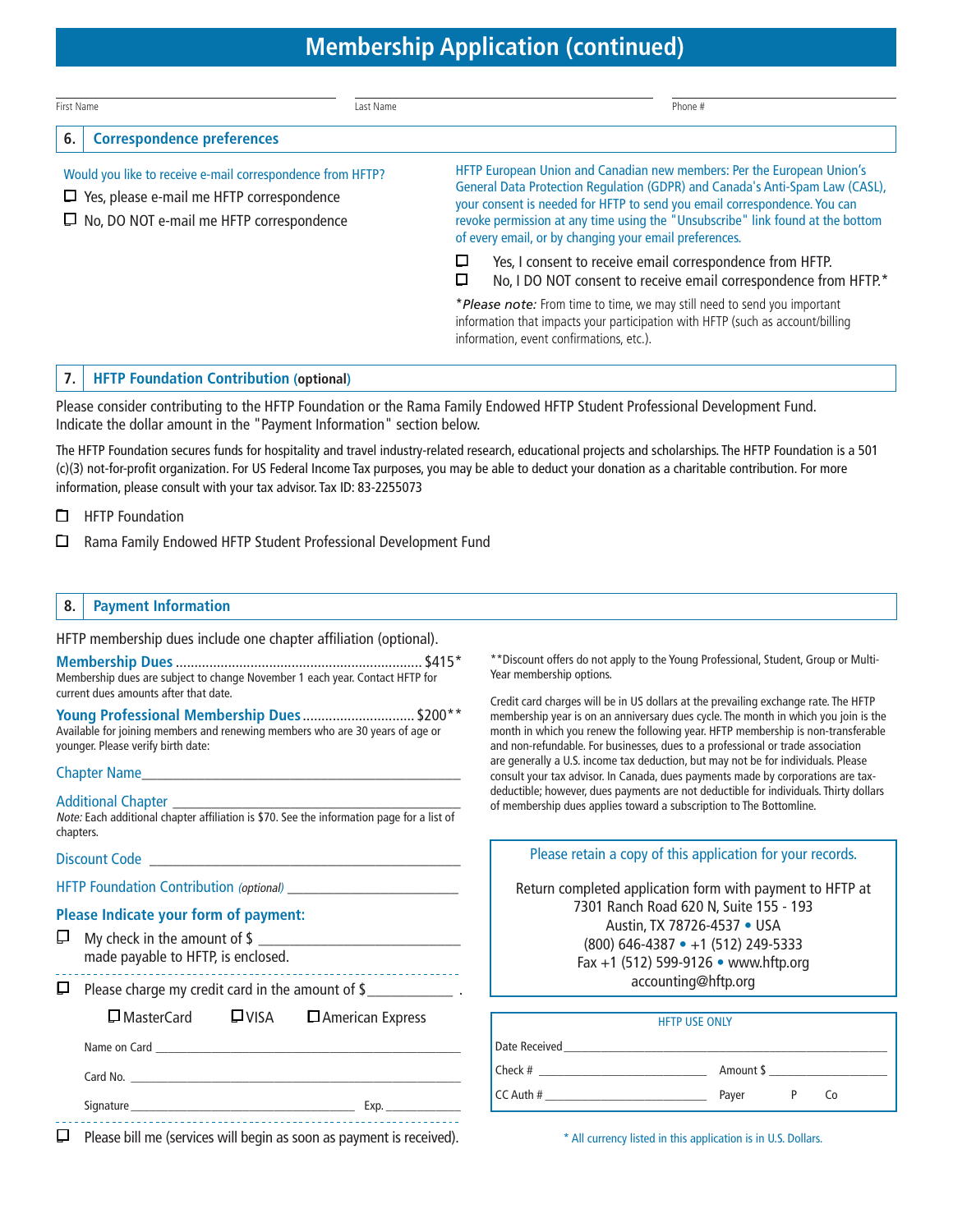HFTP Annual Dues..................................................................\$415

## **HFTP CHAPTERS**

HFTP membership includes one chapter affiliation (optional).

73 Florida Treasure Coast (Fort Pierce)

| <b>Australia</b>     |            |                                        | <b>GA</b> | 14  | Georgia (Atlanta)                     |
|----------------------|------------|----------------------------------------|-----------|-----|---------------------------------------|
|                      | 78         | Australia                              | IL.       | 22  | Chicago                               |
| <b>Canada</b>        | 06         | British Columbia (Vancouver)           | <b>KY</b> | 124 | <b>Greater Louisville</b>             |
|                      | 32         | Ontario                                | LA        | 11  | <b>Greater New Orleans</b>            |
|                      | 39         | Southern Alberta                       | <b>MA</b> | 19  | New England - Hotel                   |
| <b>Caribbean</b>     |            |                                        |           | 62  | New England - Club                    |
|                      | 33         | Jamaica                                | <b>MD</b> | 86  | <b>Baltimore</b>                      |
| <b>China</b>         |            |                                        | MI        | 23  | <b>Greater Detroit</b>                |
|                      | 130        | Shanghai                               |           | 55  | West Michigan (Grand Rapids)          |
| India                |            |                                        | <b>MN</b> | 09  | Minneapolis/St. Paul                  |
|                      | 40         | India                                  | <b>NC</b> | 68  | Central Carolina (Raleigh/Durham)     |
| <b>Mexico</b>        |            |                                        |           | 71  | Charlotte-Blue Ridge                  |
|                      | 122<br>132 | Los Cabos<br>Cancún-Riviera Maya       | <b>NJ</b> | 59  | Mid-Jersey                            |
|                      | 137        | <b>Mexico City</b>                     | <b>NM</b> | 87  | <b>New Mexico</b>                     |
|                      |            | <b>United Arab Emirates</b>            | <b>NV</b> | 10  | Las Vegas                             |
|                      | 120        | Dubai                                  | <b>NY</b> | 121 | Buffalo-Niagara                       |
| <b>United States</b> |            |                                        |           | 64  | Long Island                           |
| AL                   | 50         | Alabama                                |           | 51  | <b>Fairfield/Westchester Counties</b> |
| AZ                   | 29         | Arizona                                |           |     | (Stamford/Greenwich)                  |
| CA                   | 79         | <b>Bay Area Club</b>                   |           | 25  | New York City                         |
|                      | 54         | <b>California Central Coast</b>        | OH        | 20  | Cleveland/Akron                       |
|                      |            | (Santa Barbara/Santa Maria)            |           | 84  | Ohio Valley                           |
|                      | 26<br>28   | S. California Desert (Palm Springs)    | <b>OR</b> | 49  | Columbia River                        |
|                      | 44         | Los Angeles<br>Monterey                | PA        | 15  | Greater Philadelphia                  |
|                      | 18         | Northern California (San Francisco)    |           | 21  | Pittsburgh                            |
|                      | 24         | San Diego                              | <b>SC</b> | 76  | South Carolina                        |
| CO                   | 08         | Rocky Mountain                         | <b>TN</b> | 41  | <b>Greater Nashville</b>              |
| CT                   | 51         | <b>Fairfield/Westchester Counties</b>  | <b>TX</b> | 61  | <b>Greater Austin</b>                 |
|                      |            | (Stamford/Greenwich)                   |           | 45  | <b>Greater Houston</b>                |
|                      | 66         | Northern Connecticut                   |           | 47  | North Texas (Dallas/Ft. Worth)        |
| DC                   | 63         | Washington Metro Area Club Controllers |           | 133 | San Antonio                           |
|                      |            | (WMACC)                                | <b>VA</b> | 77  | Central Virginia (Richmond)           |
| FL                   | 48         | Florida Gold Coast (Palm Beach)        | <b>WA</b> | 07  | Greater Puget Sound (Seattle/Tacoma)  |
|                      | 65         | Florida Gulf Coast (Ft. Myers)         | WI        | 52  | <b>Greater Milwaukee</b>              |
|                      | 60         | Florida Manasota (Sarasota)            |           |     |                                       |
|                      | 16         | Mid-Florida (Orlando)                  |           |     |                                       |
|                      | 13         | South Florida (Miami)                  |           |     |                                       |

For information about chartering a chapter in your area, please call the HFTP office at (800) 646-4387 or +1 (512) 249-5333. Membership and chapter dues are subject to change November 1 each year. Please contact HFTP for dues amounts after that date.